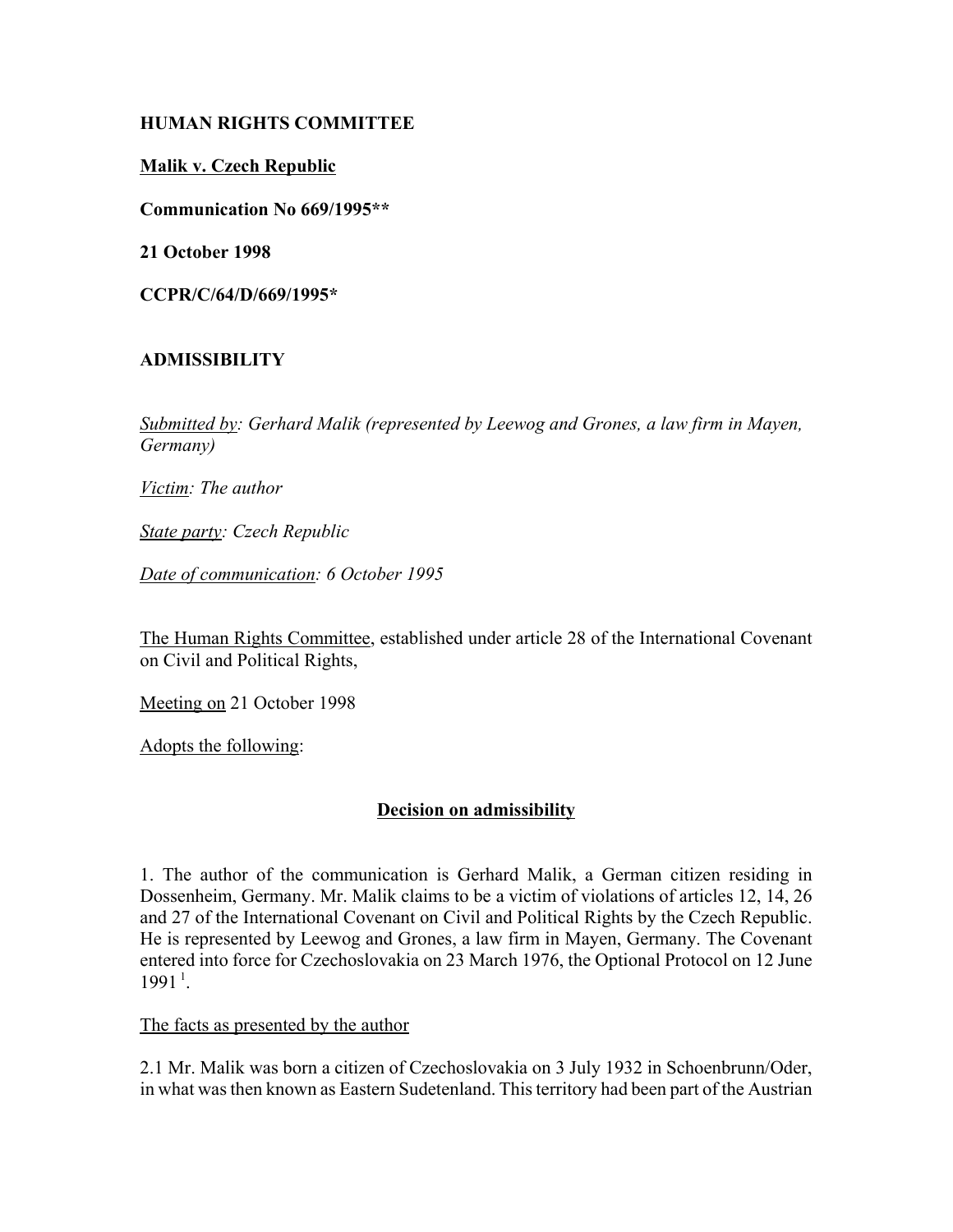Empire until November 1918, when it became part of the new State of Czechoslovakia. In October 1938, the territory became part of Germany by virtue of the Munich Agreement, and at the end of the Second World War in May 1945 it was restored to Czechoslovakia. Since 1 January 1993 it forms part of the Czech Republic.

2.2 The author states that in 1945 he himself, his parents and grandparents were deprived of Czechoslovak citizenship by virtue of the Benes Decree No. 33 of 2 August 1945 on the Determination of Czechoslovak citizenship of persons belonging to the German and Hungarian Ethnic Groups.

2.3 Mr. Malik and his family were subjected to collective exile, together with other members of the German ethnic group of Schoenbrunn, who were expelled to the United States occupation zone of Germany on 21 July 1946. According to the author, he and his family did not have any real or legal opportunity to oppose this measure. Their property was confiscated by virtue of Benes Decree No. 108/1945 of 25 October 1945. The author submits the text of the decree and a copy of the relevant page from the registry book in Novy Jicin (Schoenbrunn), which shows that his family's property was confiscated pursuant to Decree No. 108/1945.

### The complaint

3.1 The author complains of a continued violation of his rights to enter his own country, to equality before the courts, to non-discrimination and to the enjoyment of minority rights. The continuing violation has been allegedly renewed by the judgement of 8 March 1995 of the Constitutional Court of the Czech Republic (text enclosed), which reaffirms the continued validity of the Benes Decrees. The validity of the Benes Decrees has been repeatedly confirmed by Czech authorities, including the Czech Prime Minister, Vaclav Klaus, on 23 August 1995.

3.2 Mr. Malik claims that over the past decades he has been deprived of the right enunciated in article 12, paragraph 4, of the Covenant, that is to return to his homeland, where his parents and grandparents were born and where his ancestors are buried. Moreover, he has been deprived of the right to exercise his cultural rights, in community with other members of the German ethnic group, to worship in the churches of his ancestors and to live in the land where he was born and where he grew up.

3.3 Mr. Malik specifically complains of the denial of equality before the courts, in violation of article 14, and of discrimination, in violation of article 26. He points out that the enforced expatriation in 1945, the expropriations and the expulsions were carried out in a collective way, and were not based on conduct but rather on status. All members of the German minority, including Social Democrats and other antifascists were expelled and their property was confiscated, just because they were German. In this context he refers to the policy of ethnic cleansing in the former Yugoslavia, which has been recognized to be in violation of international law. He also refers to the Nazi expatriation and expropriation of German Jews, which were arbitrary and discriminatory. He points out that while Nazi laws have been abrogated and restitution or compensation has been effected for Nazi confiscations, neither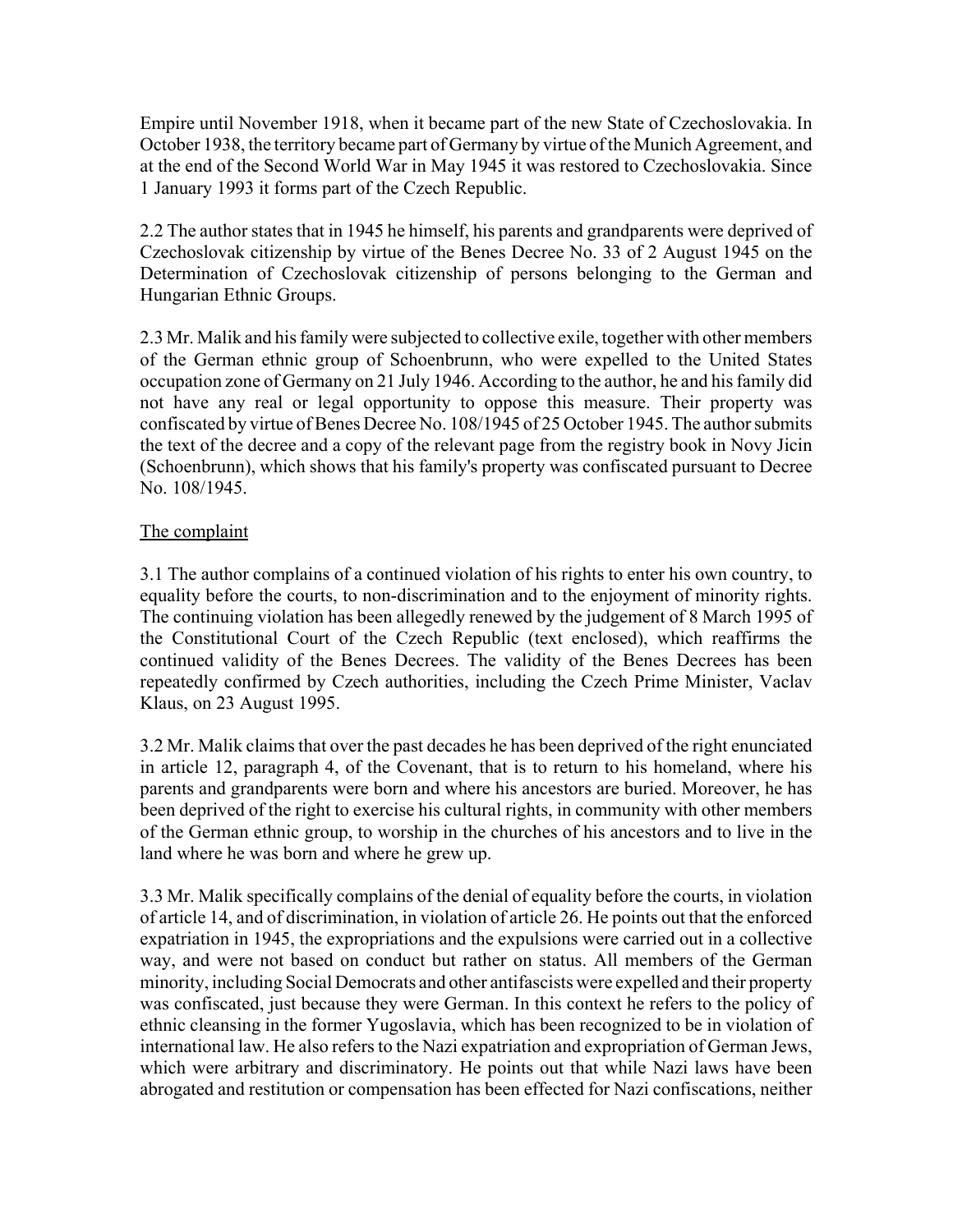Czechoslovakia nor the Czech Republic has offered restitution or compensation to the expatriated, expropriated and expelled German minority.

3.4 Mr. Malik notes that by virtue of Law No. 87/1991 Czech citizens with Czech residence may obtain restitution or compensation for properties that were confiscated by the Government of Czechoslovakia in the period from 1948 to 1989. Mr. Malik and his family do not qualify for compensation under this law, because their properties were confiscated in 1945, and because they lost their Czech citizenship as a result of Benes Decree No. 33 and their residence because of their expulsion. Moreover, he points out that whereas there is a restitution and compensation law for Czechs, none has been enacted to allow any form of restitution or compensation for the German minority. This is said to constitute a violation of article 26 of the Covenant.

3.5 With regard to the application of the Covenant to the facts of his case, Mr. Malik points out that although the Benes Decrees date back to 1945 and 1946, they have continuing effects which themselves constitute violations of the Covenant. Moreover, the Decrees were reaffirmed in the Judgment of the Czech Constitutional Court of 8 March 1995. The discriminatory law on restitution of 1991 also falls within the period of application of the Covenant and the Optional Protocol to the Czech Republic.

3.6 As to the requirement of exhaustion of domestic remedies, the author states that not only does Czech legislation not establish a recourse for persons in his situation, but, moreover, as long as the discriminatory Benes Decrees are held to be valid and constitutional, any appeal against them is futile. In this context the author refers to a recent challenge of the Benes Decrees, which an ethnic German resident in the Czech Republic, brought before the Supreme Constitutional Court of the Czech Republic. On 8 March 1995 the Court held that the Benes Decrees were valid and constitutional. Therefore, no available and effective remedies exist in the Czech Republic.

### State party's observations on admissibility

4.1 By submission of 15 February 1996, the State party notes that the author is a German citizen residing in Germany. At the time of submission of the communication, he was not a citizen nor a resident of the Czech Republic and thus did not hold any legally relevant status in the territory of the Czech republic.

4.2 The State party recalls that Decree No. 33 of 2 August 1945, through which the author was deprived of his Czechoslovak citizenship, contained provisions enabling restoration of Czechoslovak citizenship. Applications for restoration of citizenship were to be lodged with the appropriate authority within six months of the decree being issued. Since the author and his family did not avail themselves of this opportunity to have their citizenship restored to them, the State party submits that domestic remedies have not been exhausted.

4.3 The State party challenges the author's argument that he and his family did not have any real opportunity to oppose their removal from Czechoslovakia. The State party argues that they were removed because they failed to exhaust domestic remedies against the deprivation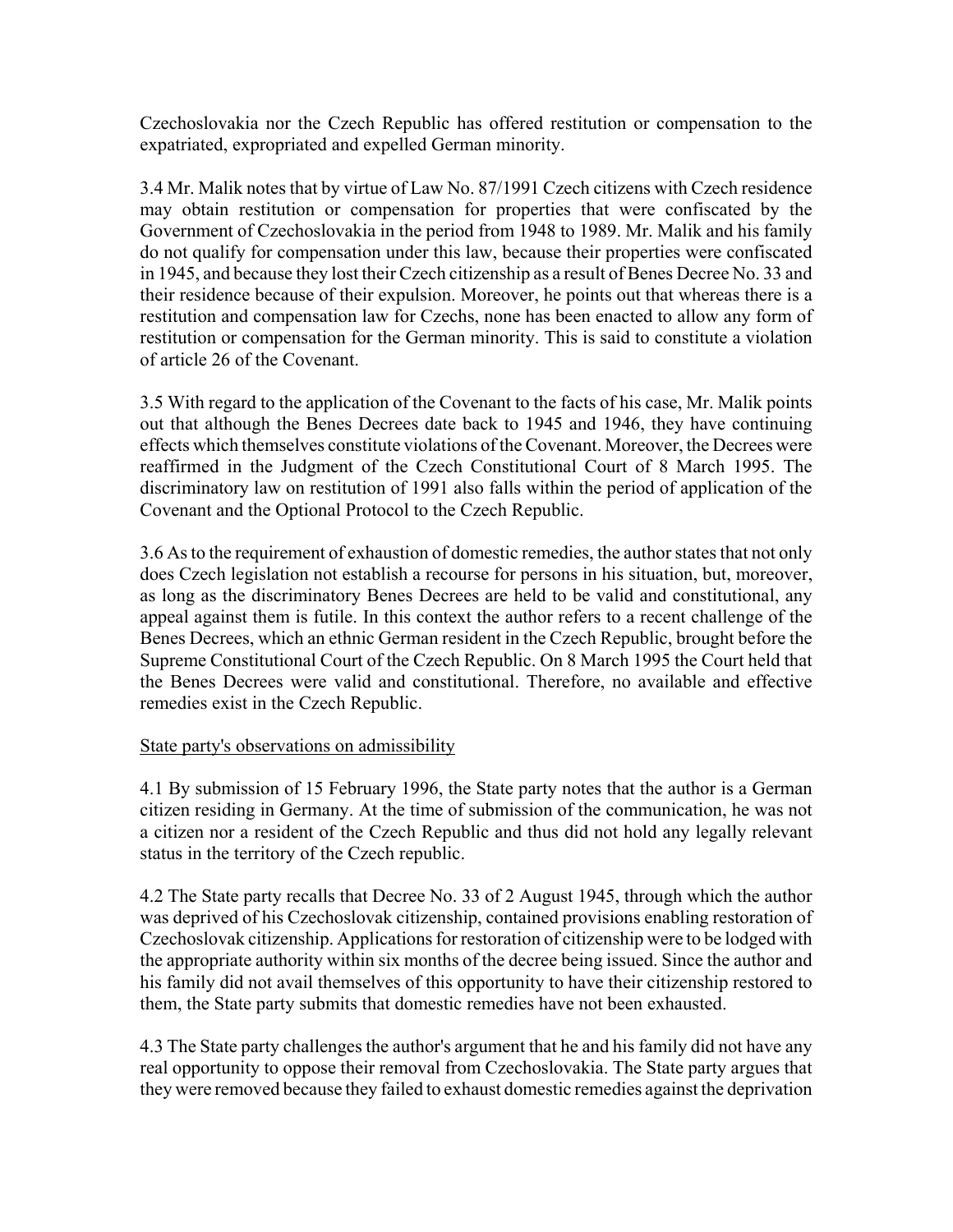of their citizenship. With reference to the principle *ignoratia legis neminem excusat*, the State party maintains that the legal status of the author and his family changed due to omission on their part and that the possible objection that they were not informed about the appropriate legislation is irrelevant.

4.4 With regard to the expropriation of his family's property, and the ensuing alleged violation of his Covenant rights, the State party points out that it has only been bound by the Covenant since its entry into force in 1976, and argues that the Covenant can thus not be applied to events that occurred in 1945-1946. With regard to the author's argument that the Constitutional Court's judgement of 8 March 1995 reaffirms the violations of the past, and makes any appeal to the Courts futile, the State party points out that following the said judgement decree No. 108/1945 no longer operates as a constitutional regulation and that the compatibility of the decree with higher laws (such as the Constitution and the Covenant) can thus be challenged before the courts. In this context, the State party points out that Constitutional Law No.2/1993 (Charter of Fundamental Rights and Freedoms) contains a prohibition of any form of discrimination. The State party therefore challenges the author's statement that exhaustion of domestic remedies would be futile. According to the State party, the author's statement demonstrates ignorance of Czech law and is incorrect.

4.5 The State party submits that international treaties on human rights and fundamental freedoms binding on the Czech Republic are immediately applicable and superior to law. The State party explains that its Constitutional Court has the power to nullify laws or regulations if it determines that they are unconstitutional. Anyone who claims that his or her rights have been violated by a decision of a public authority may submit a motion for review of the legality of such decision.

4.6 With regard to the author's argument that the violation of his rights continues under the existing Czech legislation, the State party claims that the author could have, on the basis of the direct applicability of the Covenant in Czech legislation, brought action before the Czech courts. Moreover, the State party denies that the author's rights were ever violated and consequently the alleged violations cannot continue at present either.

4.7 In conclusion, the State party requests the Committee to declare the communication inadmissible on the grounds that the author has failed to exhaust domestic remedies, and on the ground that the alleged violations occurred before the entry into force of the Covenant and the Optional Protocol thereto.

### Author's comments

5.1 In his comments on the State party's submission, counsel recalls that it is not the author's fault that he is no longer a Czech citizen nor has residence in the Czech Republic because he was stripped of his citizenship and he was expelled by the State party.

5.2 Counsel argues that the State party is likewise estopped from claiming that the author or his family could have regained his citizenship pursuant to an application. Counsel recalls that at the time the author and his family were threatened with immediate expulsion by the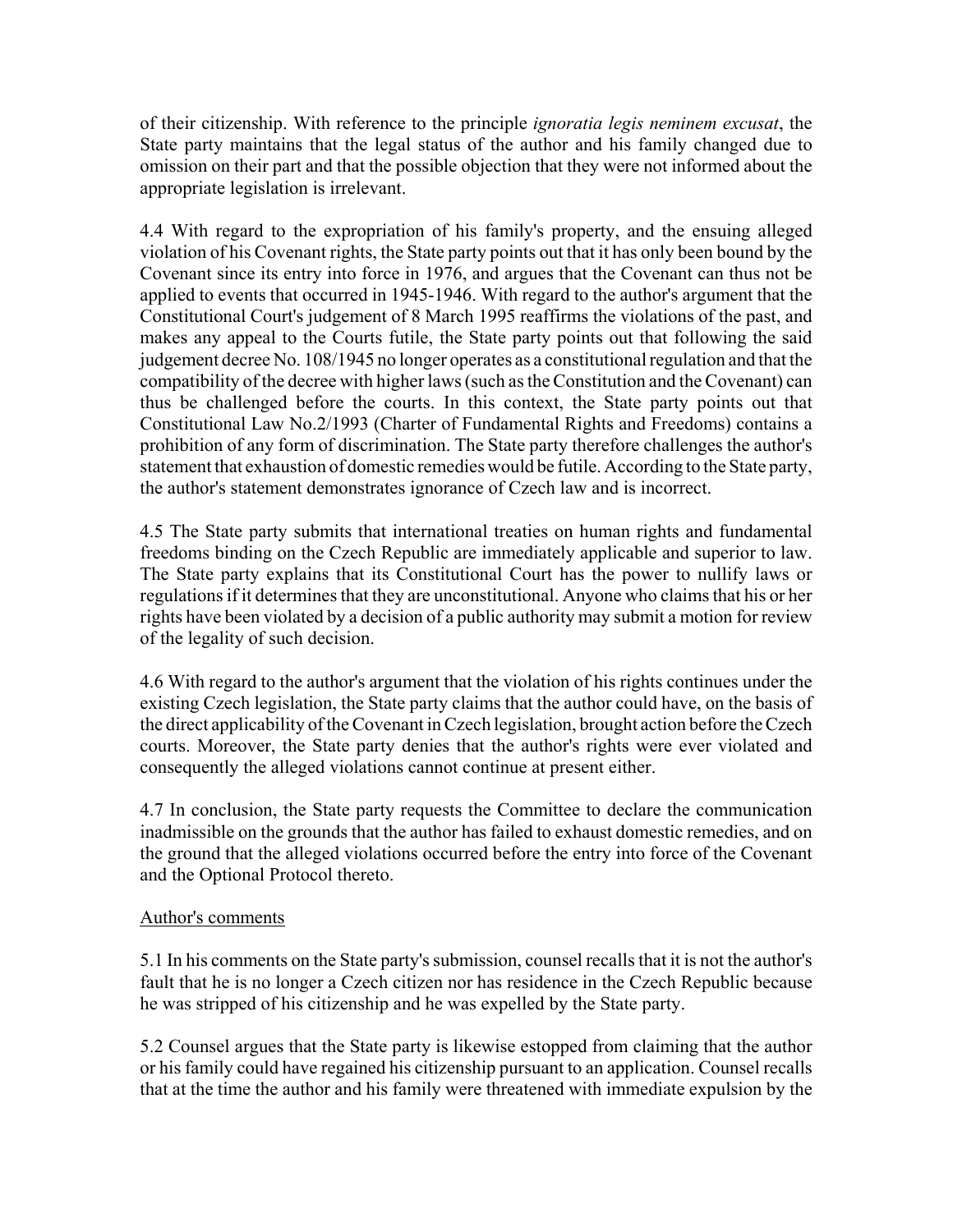State party which had also confiscated all of their property, as a result of which they were totally destitute. As a consequence, the remedies existing in 1945 were in practice not available to the author and his family, nor to most Germans. Counsel submits that if the State party contends that persons in the situation of the author could have availed themselves of effective domestic remedies, it should provide examples of those who did so successfully.

5.3 The author points out that at the time of the expulsion of his family, they were treated as total outlaws. Thousands of Germans were detained in camps. According to the author, not only was a complaint to the Czech authorities futile, but in many cases when people did complain, they were subjected to physical abuse.

5.4 The author acknowledges that the Covenant entered into force for Czechoslovakia only in 1976. However, he contends that the restitution legislation of 1991 is discriminatory, because it excludes restitution for the German minority. Furthermore, he argues that the Constitutional Court's decision of 8 March 1995, which confirmed the continuing validity of the Benes Decrees, is a confirmation of a past violation and thus brings the communication within the applicability of the Covenant and the Optional Protocol. Counsel refers to the Committee's Views in case No. 516/1992 (Simunek v. Czech Republic), where the Committee held that confiscations that occurred in the period prior to the entry into force of the Covenant and Optional Protocol may nevertheless be the subject of a communication before the Committee if the effects of the confiscations have continued or if the legislation intended to remedy the confiscations is discriminatory.

5.5 With regard to the Constitutional Court's statement that decree No. 108/1945 no longer had a constitutive character, the author submits that this is a statement of fact, since the confiscations had been completed and the Germans had no possibility to contest them. With regard to the State party's statement that the Constitutional Court has the power to repeal laws or their provisions if they are inconsistent with the Constitution or with an international human rights treaty, counsel submits that the Constitutional Court was requested to repeal the Benes decrees as being discriminatory but instead confirmed their constitutionality in its judgement of 8 March 1995. Following this judgement, no effective remedy is available to the author, as it would be futile to challenge the legality of the decrees again.

5.6 With regard to the State party's claim that domestic remedies are available to the author at present, counsel requests the State party to indicate precisely, in the circumstances of the author's case, what procedure would be available to him and to give examples of successful use of this procedure by others. In this connection, counsel refers to the Committee's jurisprudence that it is not sufficient for a State party to list the legislation in question, but that a State party should explain how an author can avail himself of the legislation in his concrete situation.

5.7 Finally, counsel argues that if indeed the Covenant is superior to Czech law, then the State party is under an obligation to correct the discrimination to which the author and his family were subjected in 1945 and all the consequences emanating therefrom. According to counsel, there is no indication that the State party is prepared to do so. On the contrary, counsel claims that recent statements by high officials in the State party's Government,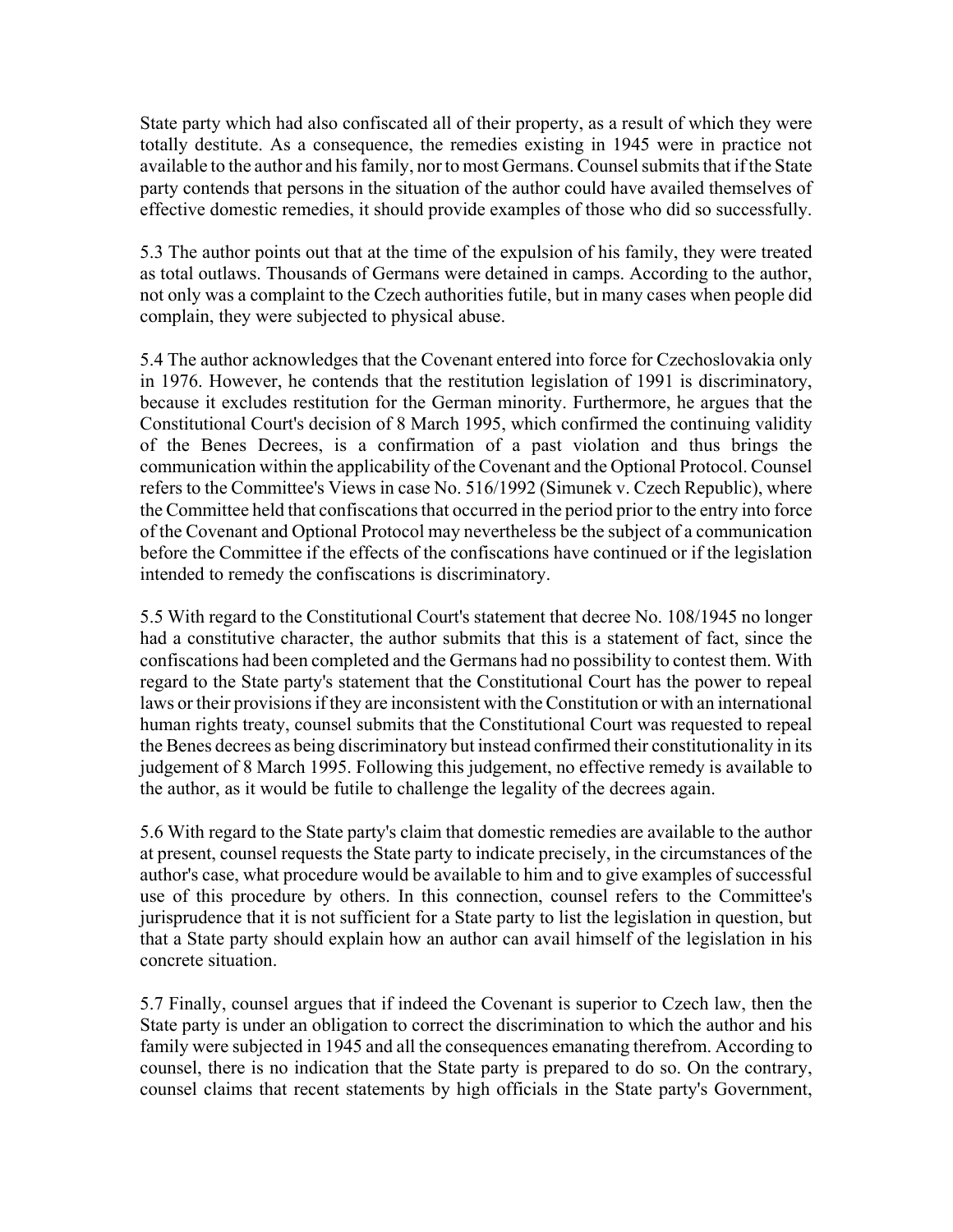announcing the privatization of formerly confiscated German property, show that there is no willingness on the part of the State party to give any relief to the author or anyone in a similar situation.

### Issues and proceedings before the Committee

6.1 Before considering any claim contained in a communication, the Human Rights Committee must, in accordance with rule 87 of its rules of procedure, decide whether or not it is admissible under the Optional Protocol to the Covenant.

6.2 With regard to the author's claim under article 12, paragraph 4, of the Covenant, the Committee notes that the deprivation of his citizenship and his expulsion in 1946 were based on Benes' decree No. 33. Although the Constitutional Court in the Czech Republic declared Benes' decree No. 108, authorizing the confiscation of properties belonging to ethnic Germans, constitutional, the Court was never called upon to decide the constitutionally of decree No. 33. The Committee also notes that, following the Court's judgment of 8 March 1995, the Benes' decrees have lost their constitutional status. The compatibility of decree No. 33 with higher laws, including the Covenant which has been incorporated in Czech national law, can thus be challenged before the courts in the Czech Republic. The Committee considers that under article 5, paragraph 2 (b), of the Optional Protocol, the author should bring his claim first before the domestic courts before the Committee is in a position to examine his communication. This claim is thus inadmissible for non-exhaustion of domestic remedies.

6.3 The Committee likewise considers that the author has failed to substantiate, for purposes of admissibility, his claim under article 27 of the Covenant. This part of the communication is thus inadmissible under article 2 of the Optional Protocol.

6.4 The author has further claimed violations of articles 14 and 26, because, whereas a law has been enacted to provide compensation to Czech citizens for properties confiscated in the period from 1948 to 1989, no compensation law has been enacted for ethnic Germans for properties confiscated in 1945 and 1946 following the Benes decrees.

6.5 The Committee has consistently held that not every distinction or differentiation in treatment amounts to discrimination within the meaning of articles 2 and 26. The Committee considers that in the present case, legislation adopted after the fall of the Communist regime in Czechoslovakia to compensate victims of that regime does not appear to be prima facie discriminatory within the meaning of article 26 merely because, as the author contends, it does not compensate the victims of injustices committed in the period before the communist regime<sup>2</sup>. The Committee considers that the author has failed to substantiate, for purposes of admissibility, his claim that he is a victim of violations of articles 14 and 26 in this regard. This part of the communication is thus inadmissible under article 2 of the Optional Protocol.

7. The Human Rights Committee therefore decides:

(a) that the communication is inadmissible;